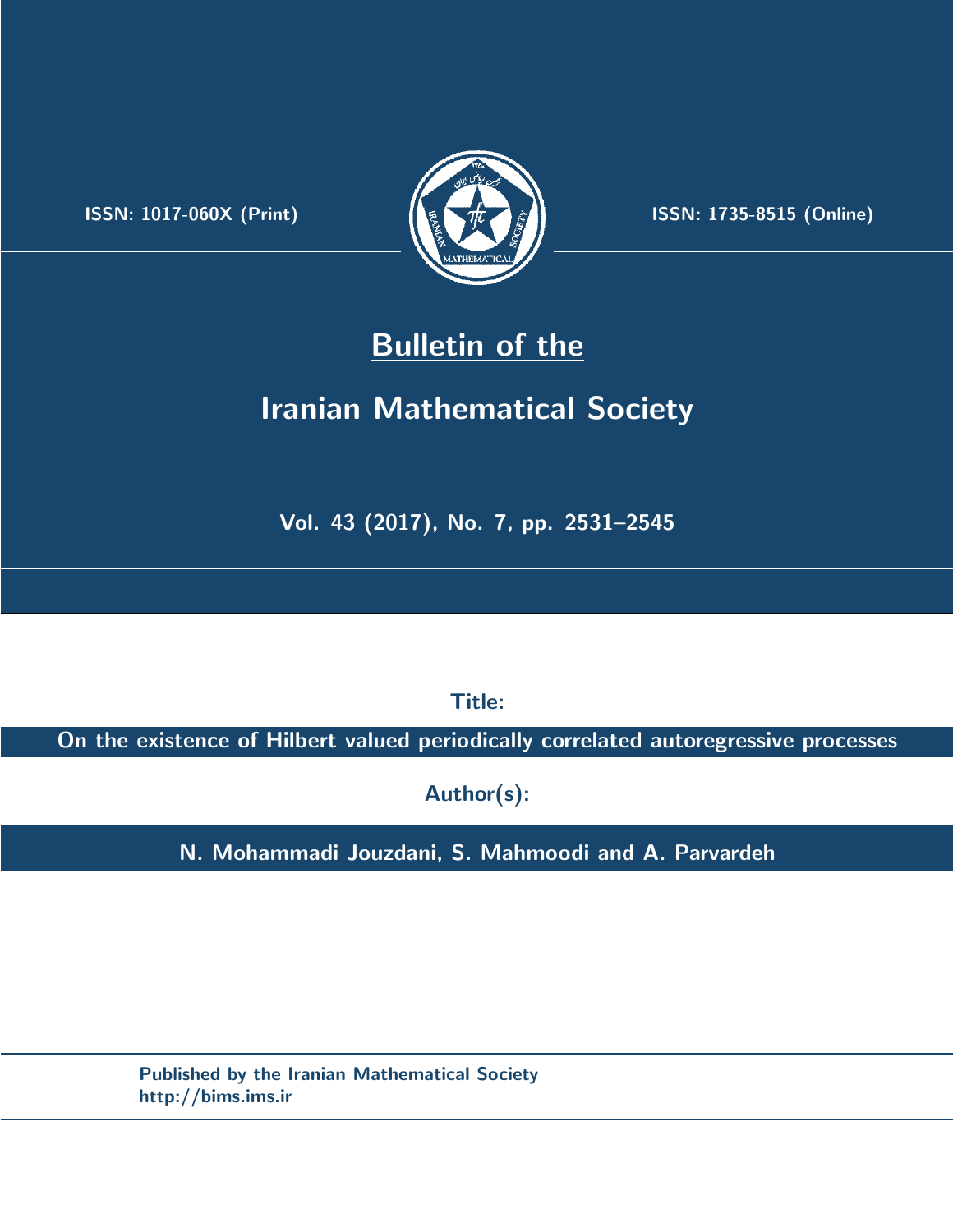Bull. Iranian Math. Soc. Vol. 43 (2017), No. 7, pp. 2531–2545 Online ISSN: 1735-8515

# **ON THE EXISTENCE OF HILBERT VALUED PERIODICALLY CORRELATED AUTOREGRESSIVE PROCESSES**

### N. MOHAMMADI JOUZDANI, S. MAHMOODI*∗* AND A. PARVARDEH

(Communicated by Hamid Reza Ebrahimi Vishki)

Abstract. In this paper we provide sufficient condition for existence of a unique Hilbert valued (H-valued) periodically correlated solution to the first order autoregressive model  $X_n = \rho_n X_{n-1} + Z_n$ , for  $n \in \mathbb{Z}$ , and formulate the existing solution and its autocovariance operator. Also we specially investigate equivalent condition for the coordinate process  $\langle X_n, v \rangle$ , for arbitrary element *v* in  $\mathbb{H}$ , to satisfy in some autoregressive model. Finally, we extend our result to the autoregressive process with finite order.

**Keywords:** Second order process, autoregressive process, periodically correlated process, Hilbert valued process, linear operator. **MSC(2010):** Primary: 60G12; Secondary: 62M10, 60B11.

### 1. **Introduction**

Periodically correlated (PC) processes have been introduced first by Gladyshev in  $[2]$  $[2]$ . Later, different authors,  $[4, 5, 7, 8]$  $[4, 5, 7, 8]$  $[4, 5, 7, 8]$  $[4, 5, 7, 8]$  $[4, 5, 7, 8]$  $[4, 5, 7, 8]$  $[4, 5, 7, 8]$ , studied univariate, multivariate and Hilbert valued PC processes. In this paper we mainly consider Hilbert valued (H-valued) periodically correlated (PC) processes, and provide sufficient condition for the existence of a Hilbertian autoregressive process of finite order. The causal representation as well as the uniqueness of the solution is considered. Special case, when all operators belong to the space of compact operators with common set of eigenvalues, say  ${e_i}$  is investigated. Moreover, we study the coordinate process  $\{\langle X_n, v \rangle, n \in \mathbb{Z}\},\$  for arbitrary element *v* in  $\mathbb{H},\$ and present equivalent condition for this coordinate process to satisfy in some univariate autoregressive model.

*⃝*c 2017 Iranian Mathematical Society

Article electronically published on December 30, 2017.

Received: 6 February 2017, Accepted: 13 December 2017.

*<sup>∗</sup>*Corresponding author.

<sup>2531</sup>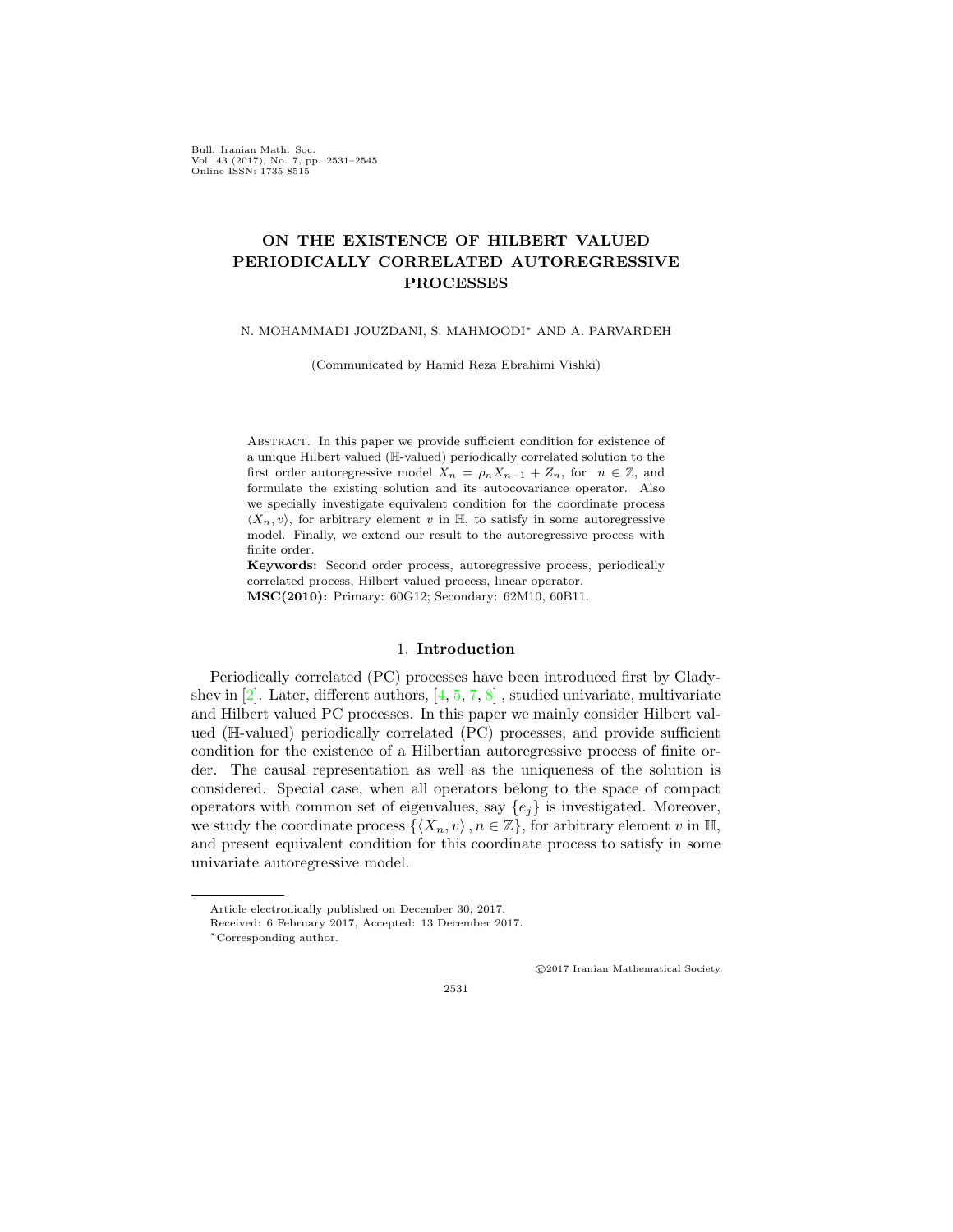This paper generalizes the result of Chapters 3 and 5 in  $[1]$  $[1]$  which defines and establishes some properties of stationary Hilbert valued autoregressive processes of finite order. Parvardeh et.al in [\[6](#page-15-6)] study Banach valued strictly periodically correlated processes satisfying in some AR(1) equation with i.i.d whit noise without assuming moment conditions. Here we focus on Hilbert valued processes potentially with paradigm  $L^2([0,1])$  which is more practical. Our study is concerned with the strongly second order processes which admit covariance operators. In comparison to [\[7](#page-15-3)], our method is direct, without associating the higher dimension stationary counterpart. More important, our existing condition is weaker than what is stated in [[7](#page-15-3)].

All mentioned results are provided in Sections 3 and 4 of this paper.

## 2. **Hilbert-valued PCAR(**1**) sequences**

Let  $\mathbb H$  be a separable real Hilbert space, with the inner product and the corresponding norm  $\langle \cdot, \cdot \rangle$  and  $|| \cdot ||$ , respectively. Notation  $L(\mathbb{H})$  is used to show the Banach space of bounded linear operators on H. The space of Hilbert-Schmidt operators and the nuclear operators on  $\mathbb H$  are denoted by  $\mathcal{S}(\mathbb H)$  and  $\mathcal{N}(\mathbb{H})$ , respectively. We use subscripts *L*, *S* and  $\mathcal{N}$  to distinguish the corresponding norms and inner products (if it is the case). The subscript *L* is suppressed when there is no ambiguity. Let  $L^2_{\mathbb{H}}(\Omega, \mathcal{F}, P)$  denote the Hilbert space of all zero mean, square integrable H-valued random elements defined on some probability space  $(\Omega, \mathcal{F}, P)$ . In particular,  $L^2_{\mathbb{R}}(\Omega, \mathcal{F}, P)$  or simply  $L^2(\Omega, \mathcal{F}, P)$ indicates the Hilbert space of all zero mean, square integrable real valued random variables on  $(\Omega, \mathcal{F}, P)$ . We use notation  $\pi_1$  to indicate projection on the first component of  $\mathbb{H}^p$  elements, the *p*-fold Cartesian product of  $\mathbb{H}$ , i.e.,

$$
\begin{aligned}\n\pi_1 & \colon & \mathbb{H}^p \longrightarrow \mathbb{H} \\
\pi_1 & \colon & (h_1, h_2, \dots, h_p) \longrightarrow h_1.\n\end{aligned}
$$

An H-valued discrete time stochastic process  $X = \{X_n : n \in \mathbb{Z}\}\)$  is called weakly second order if  $\langle X_n, x \rangle \in L^2(\Omega, \mathcal{F}, P)$ , for every  $x \in \mathbb{H}$  and  $n \in \mathbb{Z}$ . It is called strongly second order if  $||X_n|| \in L^2(\Omega, \mathcal{F}, P)$ , for all  $n \in \mathbb{Z}$ . Henceforth, we assume the processes are strongly second order.

For strongly second order H-valued random elements *X* and *Y* , the variance operator and the covariance operator are respectively defined by

$$
C_X(x) = E(\langle x, X \rangle X), \quad x \in \mathbb{H}
$$
  

$$
C_{X,Y}(x) = E(\langle x, Y \rangle X), \quad x \in \mathbb{H}.
$$

We note that  $C_X$  belongs to  $\mathcal{N}(\mathbb{H})$ .

**Definition 2.1.** Let  $X = \{X_n\}_{n \in \mathbb{Z}}$  be a strongly second order H-valued stochastic process defined on some probability space. We say *X* is a weakly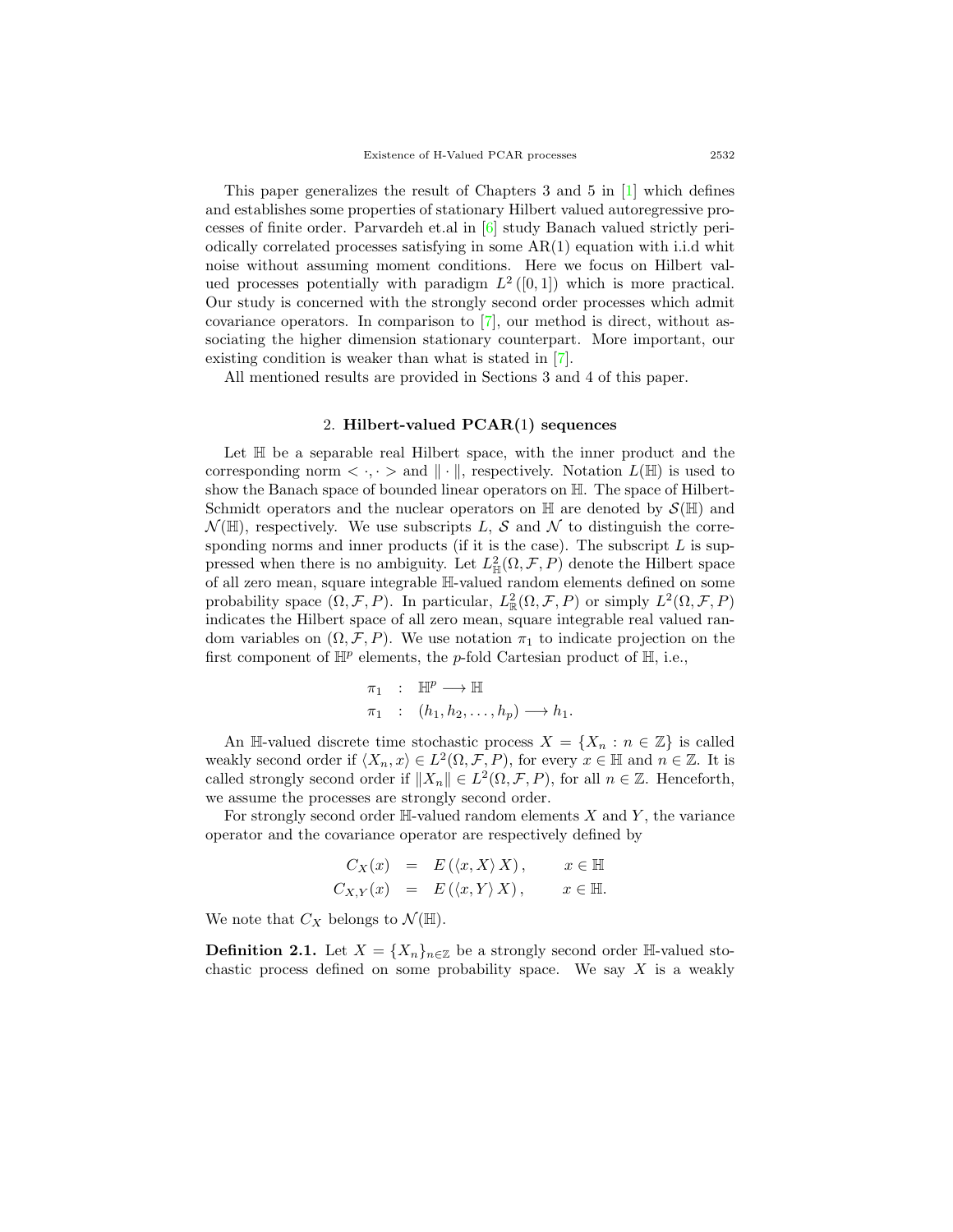periodically correlated process if there is a positive integer *T* for which we have

$$
E(X_n) = E(X_{n+T}), \quad \forall n \in \mathbb{Z}
$$
  

$$
C_{X_n, X_m} = C_{X_{n+T}, X_{m+T}}, \quad \forall n, m \in \mathbb{Z},
$$

where  $C_{\ldots}$  stands for the covariance operator of the process. The smallest such *T* is called the period of the process and the process is called periodically correlated with period *T* or T-PC for short. If  $T = 1$ , then the process is called stationary.

**Definition 2.2.** Let  $X = \{X_n\}_{n \in \mathbb{Z}}$  be an H-valued periodically correlated process with period *T*. Then *X* is said to be autoregressive of order one (*T*- $PCAR(1)$  if it satisfies

$$
(2.1) \t\t X_n = \rho_n X_{n-1} + Z_n, \quad n \in \mathbb{Z},
$$

where  $Z = \{Z_n\}_{n \in \mathbb{Z}}$  is a white noise process with  $\sigma^2 = E ||Z_n||_{\mathbb{H}}^2$  $\frac{2}{\mathbb{H}},$  for each *n* and  $\{\rho_n\}_{n\in\mathbb{Z}}$  is a nonzero *T*-periodic sequence of bounded operators on  $\mathbb{H}$ , i.e., for all  $n \in \mathbb{Z}$ ,  $\rho_n = \rho_{n+T}$ .

Let us introduce the following notations.

<span id="page-3-0"></span>
$$
A_r^s := \rho_s \cdots \rho_{r+1} \rho_r, \quad r \le s,
$$

with the convention that  $A_r^s = I$ , if  $r > s$ . Moreover, let

$$
B = A_0^{T-1} = \rho_{T-1} \cdots \rho_0.
$$

It is plain to arrive at the following so called autoregressive moving average, ARMA, modelling for *X* using the AR(1) equation. We heavily use it in this article.

When  $X = \{X_n\}_{n \in \mathbb{Z}}$  is a *T*-PCAR(1) satisfying recursive formula ([2.1\)](#page-3-0), then for all  $n \in \mathbb{Z}$ ,  $m \geq 1$ , and  $q = 0, \ldots, T-1$ , the process *X* satisfies

(2.2) 
$$
X_n - \sum_{k=0}^{m+q-1} A_{n+1-k}^n Z_{n-k} = A_{n-m}^n T_{-q+1} X_{n-m} T_{-q}.
$$

Moreover, for  $n = lT + k$ ,  $k = 0, \ldots, T - 1$  we have

(2.3) 
$$
A_{n-mT-q+1}^{n} = A_{lT+k-mT-q+1}^{lT+k}
$$

$$
= \rho_{k} \dots \rho_{1}\rho_{0}B^{m'}\rho_{T-1}\dots \rho_{T-(q-k)T},
$$

where

<span id="page-3-1"></span>
$$
m' = \left[\frac{mT+q-k-1}{T}\right] = \begin{cases} m & q > k \\ m-1 & q \le k \end{cases}
$$

$$
(q-k)_T = \begin{cases} q-k-1 & q > k \\ T+q-k-1 & q \le k \end{cases}.
$$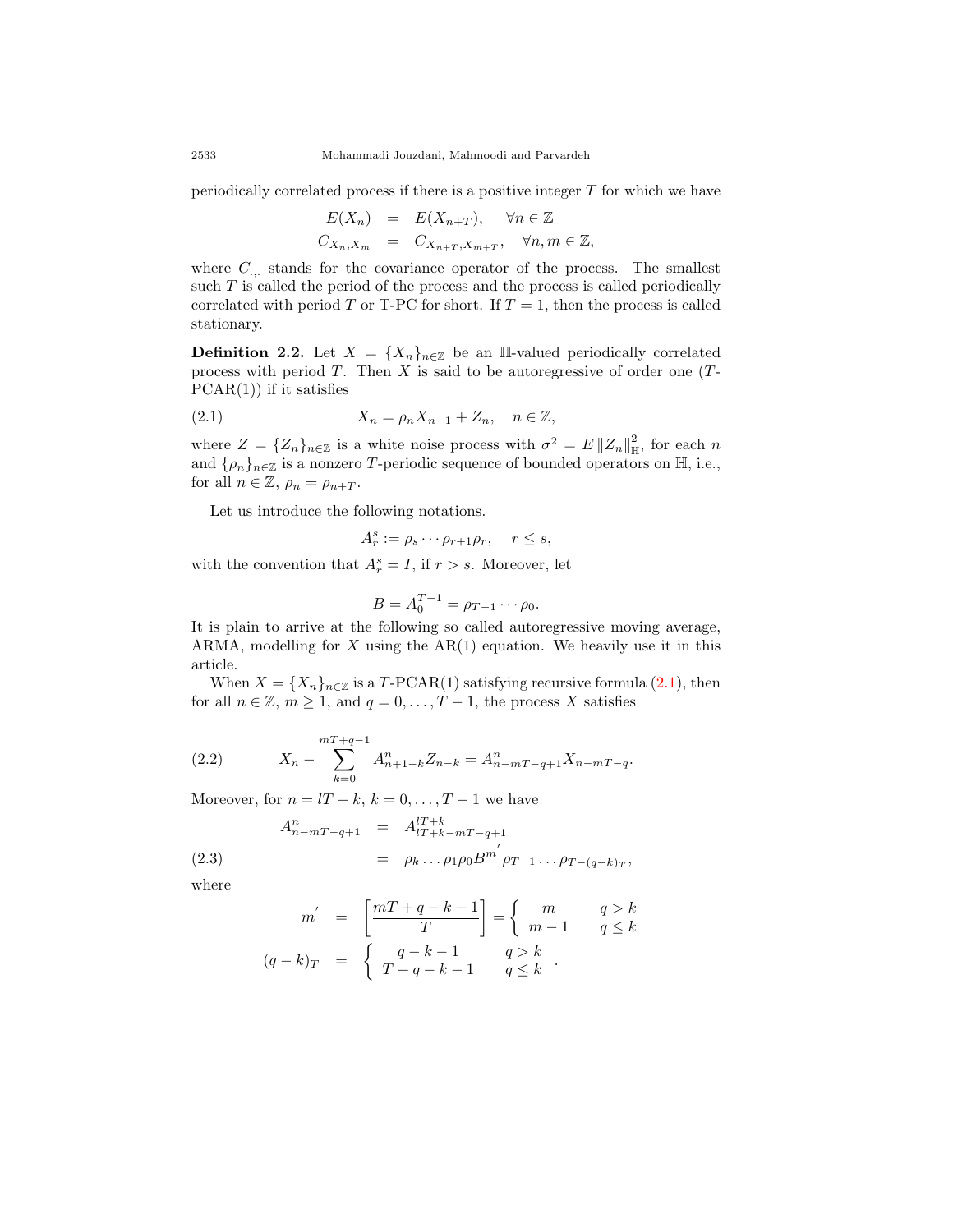Therefore, (2.4)

$$
A_{n-mT-q+1}^{n} = \rho_{n-\left[\frac{n}{T}\right]T} \cdots \rho_0 B^{\left[\frac{mT+q-n+\left[\frac{n}{T}\right]T-1}{T}\right]} \rho_{T-1} \cdots \rho_{T-(q-n+\left[\frac{n}{T}\right]T)T}
$$

Now let us introduce the following conditions.

**Condition (I)** There exist constants  $a \in (0, \infty)$  and  $b \in (0, 1)$  such that bounded linear operator *B* satisfies,

$$
||B^m|| \le ab^m \quad m \ge 1.
$$

This condition is corresponding to the condition  $(c_1)$  (or  $(c_0)$ ) in [[1\]](#page-15-5), page 74, and then it is equivalent to the following condition.

**Condition (II)** There is a positive integer *k* such that  $||B^k|| < 1$ .

## 3. **Main result**

The following theorem is derived by [\[7](#page-15-3)]. Their proof very much relies on associating the  $T - PCAR(1)$  in  $\mathbb{H}$  to a class of  $AR(1)$  processes in  $\mathbb{H}^T$ . The proof that we present is direct and rather transparent.

<span id="page-4-0"></span>**Theorem 3.1.** *Under Condition (I), AR(*1*) equation* [\(2.1\)](#page-3-0) *has a unique periodically correlated solution*  $X = \{X_n\}_{n \in \mathbb{Z}}$  *in the form* 

<span id="page-4-1"></span>(3.1) 
$$
X_n = \sum_{k=0}^{\infty} A_{n+1-k}^n Z_{n-k}, \quad n \in \mathbb{Z},
$$

where the series converges in  $L^2_{\mathbb{H}}(\Omega, \mathcal{F}, P)$  and almost surely. Moreover, Z is *the innovation process of*  $X = \{X_n\}_{n \in \mathbb{Z}}$ *. (cf.* [[1\]](#page-15-5)*, page 73 )* 

*Remark* 3.2. Note that the existing condition in  $[7]$  $[7]$  that is Assumption  $A_1$ ,  $\sum_{i=0}^{T-1} ||\rho_i||^{k_i} < 1$ , for some positive integers  $k_i$ , equivalent to  $||\rho_i|| < 1$ , for each  $i = 0, \ldots, T-1$ , is stronger than the existing Condition (I) or equivalently Condition (II) assumed in Theorem [3.1.](#page-4-0)

*Proof.* To see the convergence of the series appearing in  $(3.1)$  $(3.1)$  it is enough to show that the sequence  $\left\{\sum_{k=0}^{j} A_{n+1-k}^{n} Z_{n-k}, \quad j \in \mathbb{Z}\right\}$ , for each *n*, forms a Cauchy sequence in the Hilbert space  $L^2_{\mathbb{H}}(\Omega,\mathcal{F},P)$ . Observe that by the orthogonality of  $Z_n$ 's we have

<span id="page-4-2"></span>
$$
\left\| \sum_{k=m}^{j} A_{n+1-k}^{n} Z_{n-k} \right\|_{L_{\mathbb{H}}^{2}(\Omega, \mathcal{F}, P)}^{2} = \sum_{k=m}^{j} \left\| A_{n+1-k}^{n} Z_{n-k} \right\|_{L_{\mathbb{H}}^{2}(\Omega, \mathcal{F}, P)}^{2}
$$
\n
$$
\leq \sigma^{2} \sum_{k=m}^{j} \left\| A_{n+1-k}^{n} \right\|^{2}.
$$
\n(3.2)

For big enough  $m$  and  $j$ ,  $(3.2)$  $(3.2)$  equals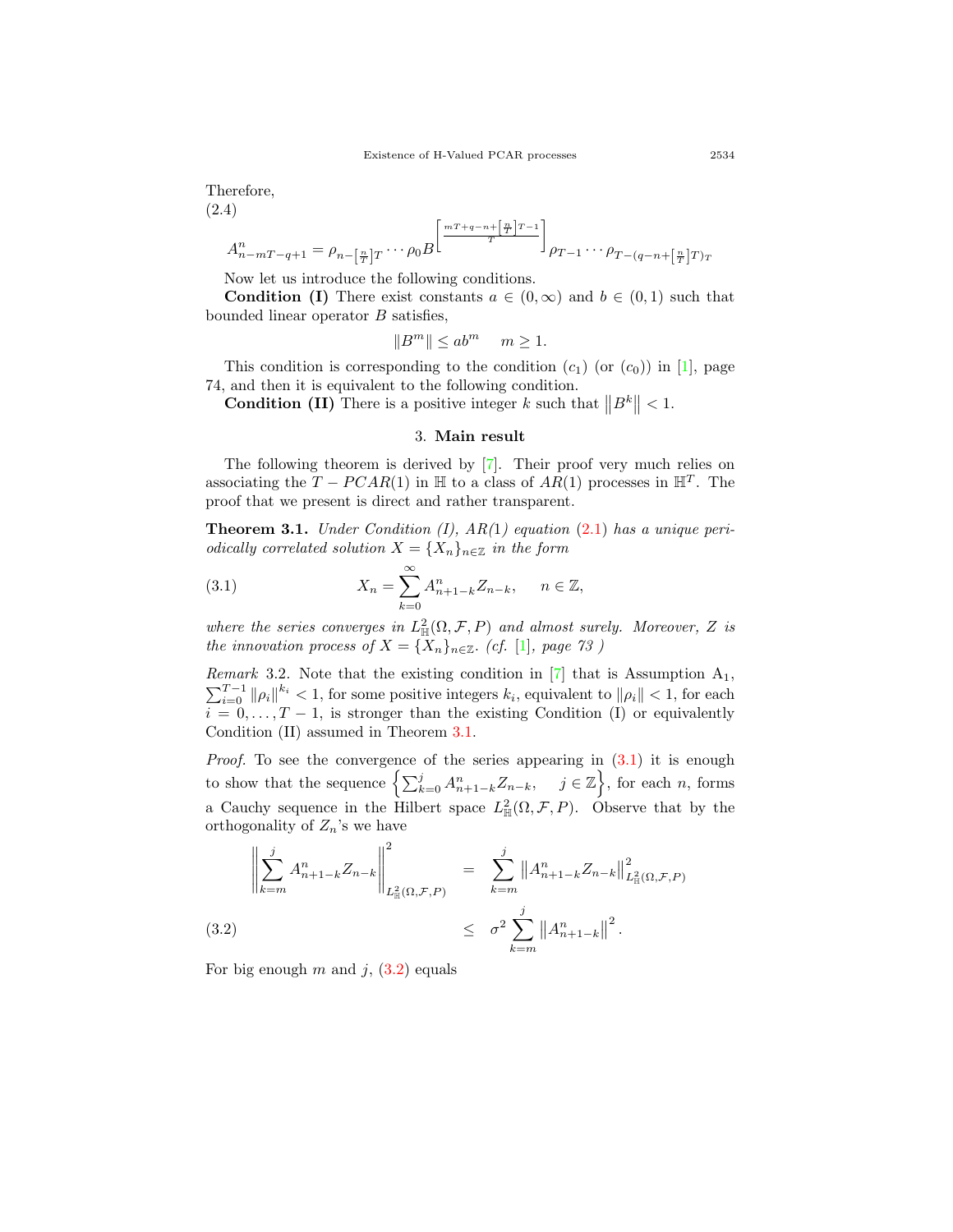$$
\sigma^2 \sum_{l=1}^{\infty} \sum_{k=lT}^{lT+T-1} ||A_{n+1-k}^n||^2 I(m \le k \le j)
$$
  
\n
$$
= \sigma^2 \sum_{l=1}^{\infty} \sum_{q=0}^{T-1} ||A_{n+1-lT-q}^n||^2 I(m \le q + lT \le j)
$$
  
\n
$$
= \sigma^2 \sum_{l=1}^{\infty} \sum_{q=0}^{T-1} ||A_0^{n-[\frac{n}{T}]}T_B^r||^2 \left[\frac{\frac{lT+q-(n-[\frac{n}{T}]}{T})-1}{T}\right] A_{T-(q-(n-[\frac{n}{T}]}T))_T}^{T-1} ||A_{T-(q-(n-[\frac{n}{T}]}T))_T^r||^2
$$
  
\n
$$
\times I(m \le q + lT \le j).
$$

Since  $(L(\mathbb{H}), \|\. \|_L)$  forms a Banach Algebra, we get the upper bound

$$
\sigma^{2} \sum_{l=1}^{\infty} \sum_{q=0}^{T-1} \left\| A_{0}^{n-\left[\frac{n}{T}\right]T} B^{\left[\frac{lT+q-(n-\left[\frac{n}{T}\right]T)-1}{T}\right]} A_{T-(q-(n-\left[\frac{n}{T}\right]T))_{T}}^{T-1} \right\|^{2}
$$
\n
$$
\times I(m \leq q + lT \leq j)
$$
\n
$$
\leq \sigma^{2} \sum_{l=1}^{\infty} \sum_{q=0}^{T-1} \left\| A_{0}^{n-\left[\frac{n}{T}\right]T} \right\|^{2} \left\| B^{\left[\frac{lT+q-(n-\left[\frac{n}{T}\right]T)-1}{T}\right]} \right\|^{2} \left\| A_{T-(q-(n-\left[\frac{n}{T}\right]T))_{T}}^{T-1} \right\|^{2}
$$
\n
$$
\times I(m \leq q + lT \leq j)
$$
\n
$$
\leq \sigma^{2} \sum_{l=1}^{\infty} \sum_{q=0}^{T-1} M^{2} \left\| B^{\left[\frac{lT+q-(n-\left[\frac{n}{T}\right]T)-1}{T}\right]} \right\|^{2} M^{2} I(m \leq q + lT \leq j)
$$
\n
$$
= M^{4} \sigma^{2} \sum_{l=1}^{\infty} \sum_{q=0}^{T-1} \left\| B^{\left[\frac{lT+q-(n-\left[\frac{n}{T}\right]T)-1}{T}\right]} \right\|^{2} I(m \leq q + lT \leq j)
$$
\n
$$
\leq M^{4} \sigma^{2} \sum_{l=1}^{\infty} \sum_{q=0}^{T-1} \left( \left\| B^{l-1} \right\|^{2} + \left\| B^{l} \right\|^{2} \right) I(m \leq q + lT \leq j)
$$
\n
$$
= M^{4} \sigma^{2} \sum_{l=1}^{\infty} \sum_{k=lT}^{lT-1} \left( \left\| B^{l-1} \right\|^{2} + \left\| B^{l} \right\|^{2} \right) I(m \leq k \leq j)
$$
\n
$$
\leq M^{4} T \sigma^{2} \sum_{k=\left[\frac{n}{T}\right]}^{[\frac{r}{T}]} \left( \left\| B^{k-1}
$$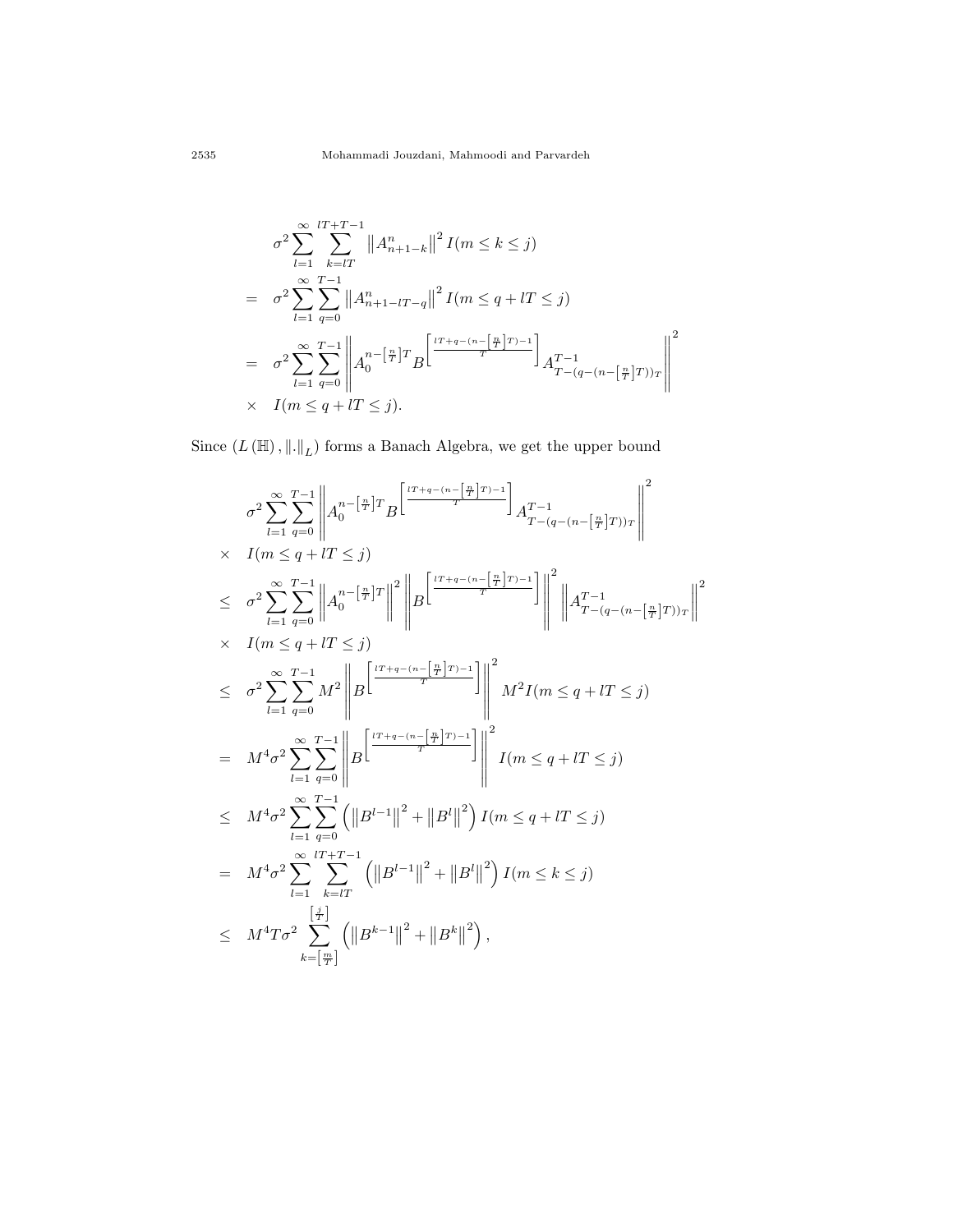where

 $M := \max \{ ||A_r^s|| : r = 0, \ldots, T-1, s = 0, \ldots, T-1, 0 \le s - r \le T-1 \}.$ 

Using  $(2.3)$  leads to the upper bound. And then we have

$$
\leq \quad c_0 a^2 M^4 T \sigma^2 \sum_{k=m}^j \left(b^{\frac{2(k-1)}{T}}+b^{\frac{2k}{T}}\right)\rightarrow 0, \quad \text{ as } m, j\rightarrow \infty,
$$

for some ∑ some  $c_0 > 0$ . Thus it follows from Cauchy's criterion that the series<br>  $\sum_{k=0}^{\infty} A_{n+1-k}^n Z_{n-k}$  converges in  $L^2_{\mathbb{H}}(\Omega, \mathcal{F}, P)$ . To prove the almost sure convergence of the series  $(3.1)$  $(3.1)$  it is enough to show its mean square is finite. In more detail,

$$
E\left(\left\|\sum_{k=T}^{\infty} A_{n+1-k}^{n} Z_{n-k}\right\|\right)^{2}
$$
  
\n
$$
\leq E\left(\sum_{k=T}^{\infty} \|A_{n+1-k}^{n}\| \|Z_{n-k}\|\right)^{2}
$$
  
\n
$$
= \sum_{k=T}^{\infty} \sum_{l=T}^{\infty} E \|Z_{n-k}\| \|Z_{n-l}\| \|A_{n+1-k}^{n}\| \|A_{n+1-l}^{n}\|.
$$

Using Cauchy Schwart's inequality leads to the upper bound

$$
\sigma^{2} \sum_{k=T}^{\infty} \sum_{l=T}^{\infty} ||A_{n+1-k}^{n}|| ||A_{n+1-l}^{n}||
$$
\n
$$
= \sigma^{2} \left( \sum_{k=T}^{\infty} ||A_{n+1-k}^{n}|| \right)^{2}
$$
\n
$$
= \sigma^{2} \left( \sum_{j=1}^{\infty} \sum_{q=0}^{T-1} ||A_{n+1-j}^{n} - q|| \right)^{2}
$$
\n
$$
= \sigma^{2} \left( \sum_{j=1}^{\infty} \sum_{q=0}^{T-1} ||A_{0}^{n} - [\frac{\pi}{T}]^{T} B \left[ \frac{j^{T+q-(n-\left[\frac{n}{T}\right]T)-1}{T} \right] A_{T-(q-(n-\left[\frac{n}{T}\right]T))_{T}}^{T-1} || \right)^{2}
$$
\n
$$
\leq \sigma^{2} \left( \sum_{j=1}^{\infty} \sum_{q=0}^{T-1} (||B^{j}|| + ||B^{j-1}||) ||A_{0}^{n-\left[\frac{n}{T}\right]T} || ||A_{T-(q-(n-\left[\frac{n}{T}\right]T))_{T}}^{T-1} || \right)^{2}
$$
\n
$$
= \sigma^{2} \left( \sum_{q=0}^{T-1} ||A_{0}^{n-\left[\frac{n}{T}\right]T} || ||A_{T-(q-(n-\left[\frac{n}{T}\right]T))_{T}}^{T-1} || \right)^{2} \left( \sum_{j=1}^{\infty} (||B^{j}|| + ||B^{j-1}||) \right)^{2}
$$

which is bounded by finite series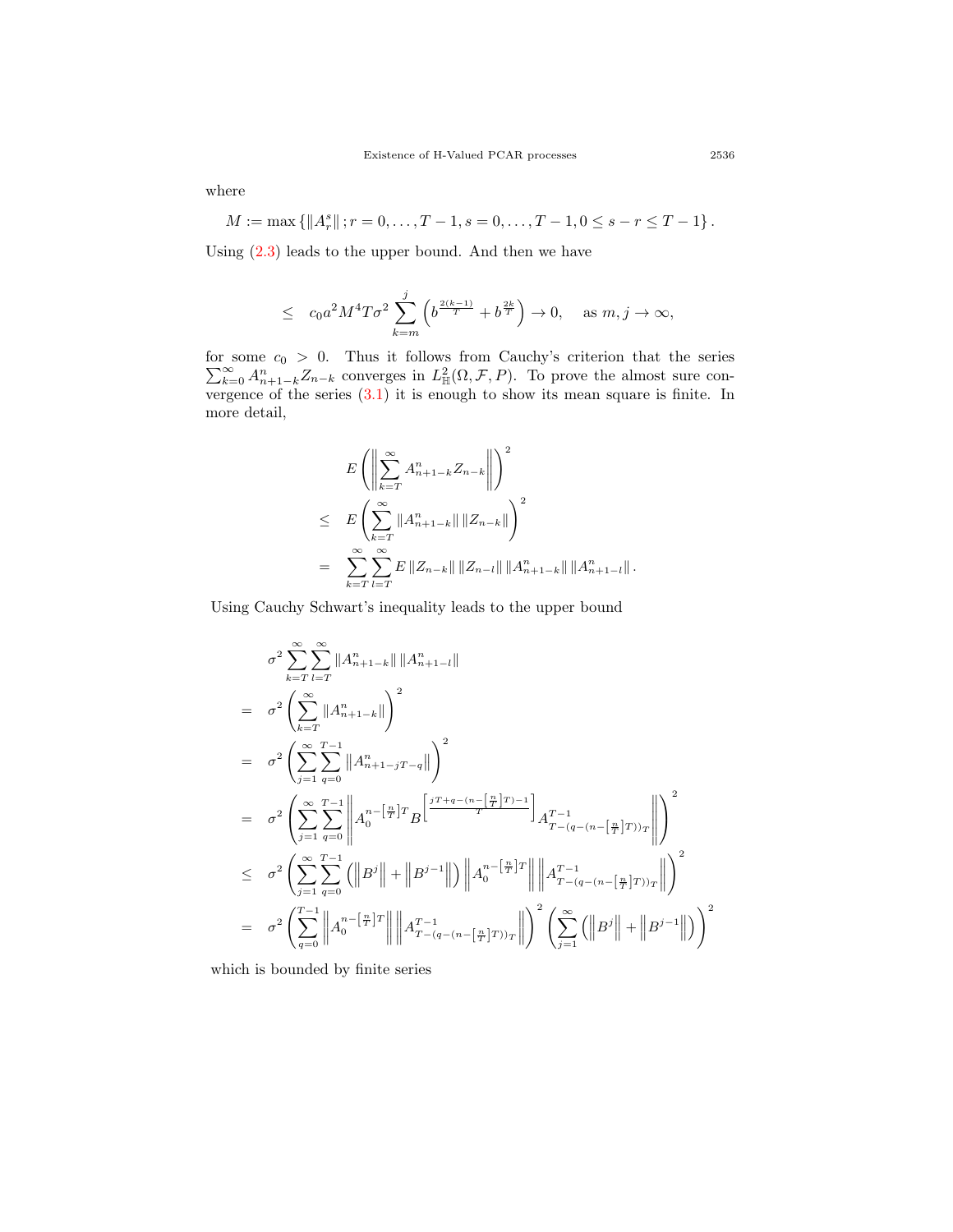$$
\sigma^2 a^2 M^4 T^2 \sum_{j=1}^{\infty} (b^j + b^{j-1}).
$$

Therefore,  $\sum_{k=0}^{\infty} A_{n+1-k}^n Z_{n-k}$  converges almost surely and the periodically correlated process

$$
Y_n := \sum_{k=0}^{\infty} A_{n+1-k}^n Z_{n-k}
$$

satisfies the  $AR(1)$  equation  $(2.1)$  $(2.1)$ .

It remains to show the uniqueness of the solution. Indeed, if  $X = \{X_n\}_{n \in \mathbb{Z}}$ is any arbitrary solution to the  $AR(1)$  equation, then by the equality

$$
X_n - \sum_{k=0}^{m+q-1} A_{n+1-k}^n Z_{n-k} = A_{n-m+1}^n X_{n-m+q}, \quad m > 0,
$$

we obtain

$$
E\left[\left\|X_{n}-\sum_{k=0}^{mT+q-1}A_{n+1-k}^{n}Z_{n-k}\right\|^{2}\right]
$$
\n
$$
= E\left[\left\|A_{n-mT-q+1}^{n}X_{n-mT-q}\right\|^{2}\right]
$$
\n
$$
\leq \left\|A_{n-mT-q+1}^{n}\right\|_{L}^{2} E\left[\left\|X_{n-mT-q}\right\|^{2}\right]
$$
\n
$$
= \left\|A_{0}^{n-\left[\frac{n}{T}\right]T}B\left[\frac{\frac{mT+q-(n-\left[\frac{n}{T}\right]T)-1}{T}\right]A_{T-(q-(n-\left[\frac{n}{T}\right]T))T}^{T}\right\|^{2} E\left[\left\|X_{n-q}\right\|^{2}\right]
$$
\n
$$
\leq \left(\left\|A_{0}^{n-\left[\frac{n}{T}\right]T}\right\|^{2}\left\|A_{T-(q-(n-\left[\frac{n}{T}\right]T))T}^{T}\right\|^{2} E\left[\left\|X_{n-q}\right\|^{2}\right]\right)
$$
\n
$$
\times \left(\left\|B^{m}\right\|^{2}+\left\|B^{m-1}\right\|^{2}\right)
$$
\n
$$
\leq \left(M^{4}E\left[\left\|X_{n-q}\right\|^{2}\right]\right)\left(\left\|B^{m}\right\|^{2}+\left\|B^{m-1}\right\|^{2}\right)
$$

which tends to zero by Condition (I) as *m* tends to infinity. That completes the proof.  $\Box$ 

*Remark* 3.3*.* We can replace the assumption of being second order by a weaker assumption, and draw a similar conclusion. Indeed, if random elements belong to  $L^p$ -space, for  $1 \leq p < 2$ , modifying the proof leads to the convergence of the series in  $L^p$ . Obviously the limiting random elements satisfy the  $AR(1)$ equation, however in this case there is no certainty of existing the covariance operators.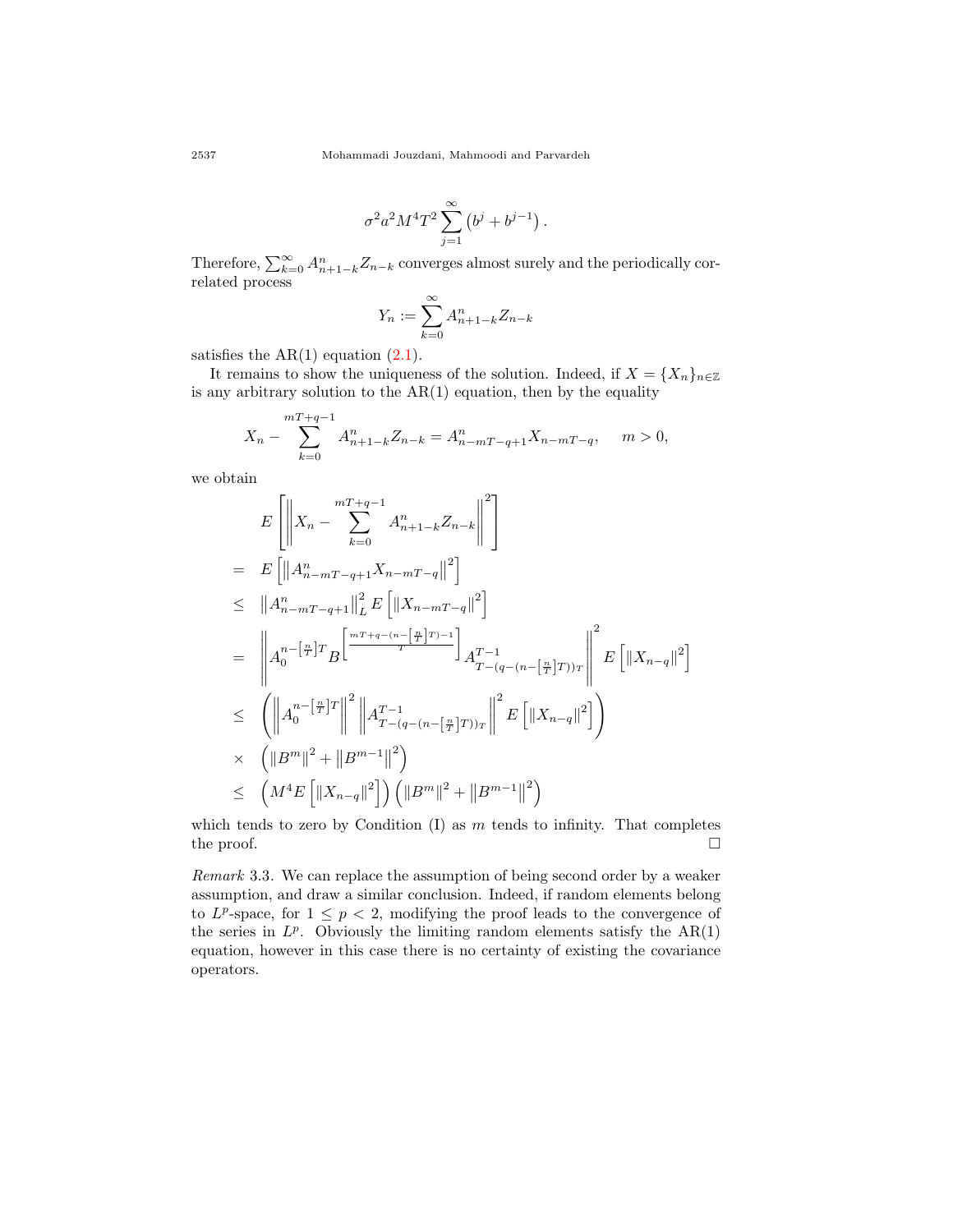Since definition of the PC processes is based on autocorrelation functions, we review the covariance operator of a  $T - PCAR(1)$  process in the following theorem and show it satisfies in a specific recursive functional equation.

**Theorem 3.4.** *Assume that Condition* (I) *holds and*  $X = \{X_n; n \in \mathbb{Z}\}\$ is *the unique solution to the AR(1) equation, and*  $C_n(\cdots)$  *and*  $C_Z(\cdots)$  *are the variance operator of X<sup>n</sup> and Z*<sup>0</sup> *respectively. Then*

<span id="page-8-0"></span>(3.3) 
$$
C_n = \rho_n C_{n-1} \rho_n^* + C_Z
$$

<span id="page-8-1"></span>(3.4) 
$$
C_n = \sum_{k=0}^{\infty} A_{n-k+1}^n C_Z \left( A_{n-k+1}^n \right)^*,
$$

*in which the convergence is with respect to the nuclear norm*  $\|\cdot\|_{\mathcal{N}}$ . Further*more,*

(3.5) 
$$
C_{X_n,X_m} = A_{m+1}^n C_{X_m,X_m}, \qquad n > m
$$

(3.6) 
$$
C_{X_m,X_n} = C_{X_m,X_m} (A_{m+1}^n)^*, \qquad n > m.
$$

*Proof.* Note that for each *h* in H, we have

<span id="page-8-2"></span>
$$
\langle C_n(h), h \rangle = E[\langle h, X_n \rangle \langle X_n, h \rangle]
$$
  
\n
$$
= E[\langle \rho_n X_{n-1} + Z_n, h \rangle^2]
$$
  
\n
$$
= E[\langle \rho_n X_{n-1}, h \rangle^2] + E[\langle Z_n, h \rangle^2]
$$
  
\n
$$
+ 2 \langle C_{\rho_n X_{n-1}, Z_n} (h), h \rangle
$$
  
\n
$$
= E[\langle X_{n-1}, \rho_n^* h \rangle^2] + \langle C_Z(h), h \rangle
$$
  
\n
$$
= \langle C_{n-1}(\rho_n^* h), \rho_n^* h \rangle + \langle C_Z(h), h \rangle
$$
  
\n
$$
= \langle \rho_n C_{n-1} \rho_n^*(h), h \rangle + \langle C_Z(h), h \rangle.
$$

This leads to the functional equation ([3.3](#page-8-0)), since  $C_n$  and  $\rho_n C_{n-1} \rho_{n-1}^* + C_Z$  are symmetric operators. To prove the infinite series representation ([3.4\)](#page-8-1) we recall the representation

$$
X_n = A_{n-mT-q+1}^n X_{n-mT-q} + \sum_{k=0}^{mT+q-1} A_{n+1-k}^n Z_{n-k},
$$

which entails

$$
C_n = A_{n-mT-q+1}^n C_{n-mT-q} (A_{n-mT-q+1}^n)^* + \sum_{k=0}^{mT+q-1} A_{n+1-k}^n C_Z (A_{n+1-k}^n)^*.
$$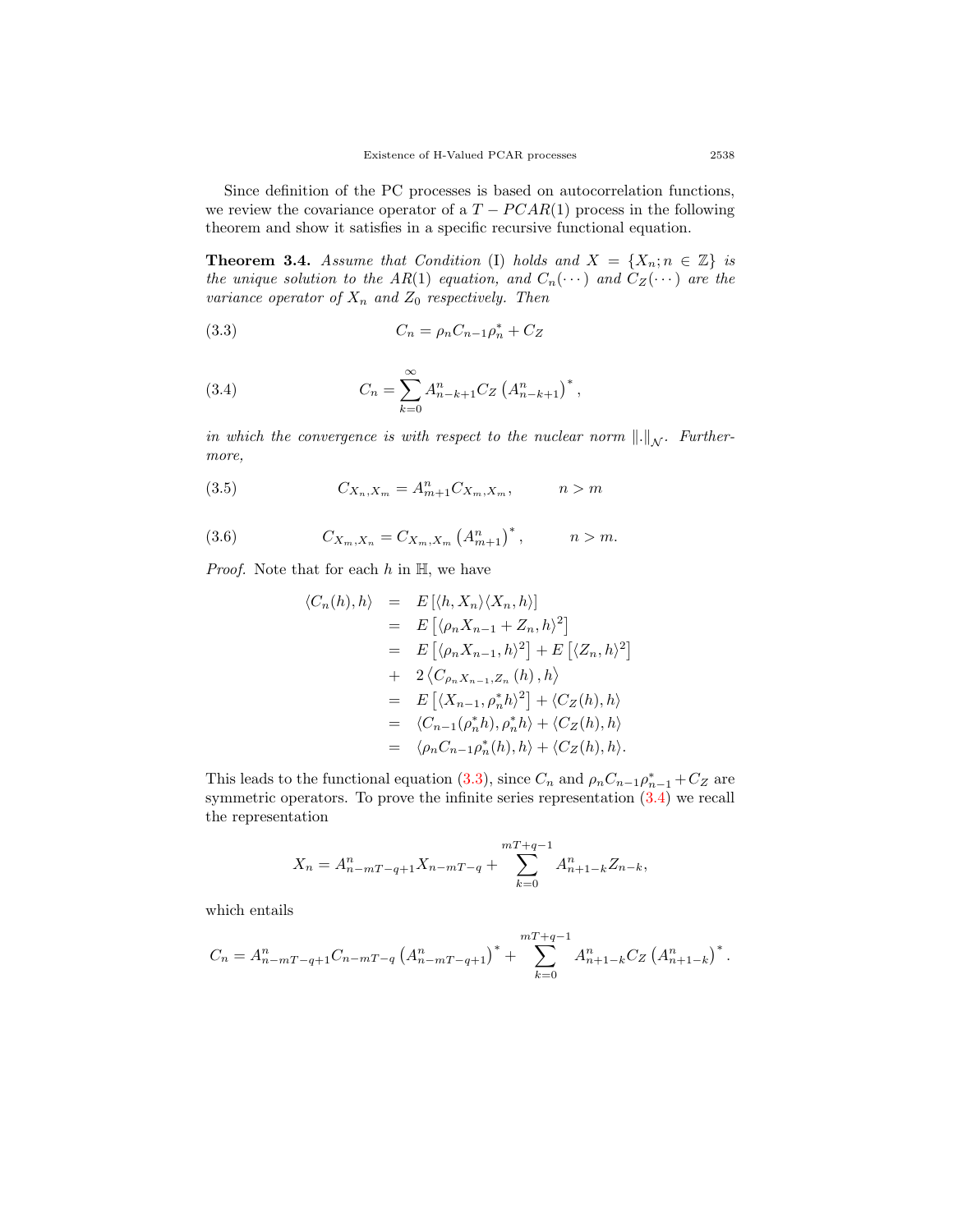Since  $A_{n-mT-q+1}^n C_{n-mT-q} (A_{n-mT-q+1}^n)^*$ , as a covariance operator, is nuclear and considering  $l_0 = \sup_{0 \le l \le T-1} \left\| \right\|$  $C_l^{\frac{1}{2}}\Big\|_{\mathcal{S}}$ , we conclude that

$$
\begin{aligned}\n&\left\| C_{n} - \sum_{k=0}^{mT+q-1} A_{n+1-k}^{n} C_{Z} \left( A_{n+1-k}^{n} \right)^{*} \right\|_{\mathcal{N}} \\
&= \left\| A_{n-mT-q+1}^{n} C_{n-mT-q} \left( A_{n-mT-q+1}^{n} \right)^{*} \right\|_{\mathcal{N}} \\
&= \left\| A_{n-mT-q+1}^{n} C_{n-mT-q}^{1} \right\|_{\mathcal{S}} \\
&\leq \| A_{n-mT-q+1}^{n} \|_{L} \left\| C_{n-mT-q}^{1} \right\|_{\mathcal{S}} \\
&\leq M^{2} \left\| B^{m'} \right\|_{L} \left\| C_{n-mT-q}^{1} \right\|_{\mathcal{S}} \\
&\leq aM^{2} b^{m-1} \left\| C_{n-mT-q}^{1} \right\|_{\mathcal{S}} \\
&\leq l_{0} aM^{2} b^{m-1} \longrightarrow 0, \text{ as } m \longrightarrow \infty,\n\end{aligned}
$$

giving the desired result. Finally, we consider the representation

$$
X_n = A_{m+1}^n X_m + \sum_{k=0}^{n-m-1} A_{n-k+1}^n Z_{n-k}, \qquad m < n
$$

Thus

$$
C_{X_n, X_m} = A_{m+1}^n C_{X_m, X_m} + \sum_{k=0}^{n-m-1} A_{n-k+1}^n C_{Z_{n-k}, X_m}
$$
  
=  $A_{m+1}^n C_{X_m, X_m}$ .

By using the relation  $C_{X_n,X_m} = C_{X_m,X_n}^*$ , we deduce the last equality ([3.6\)](#page-8-2).  $\Box$ 

Following theorem presents necessary and sufficient condition for the coordinate process  $\{\langle X_n, v \rangle\}_{n \in \mathbb{Z}}$ , where  $v \in \mathbb{H}$ , to satisfy in some AR(1) model.

<span id="page-9-1"></span>**Theorem 3.5.** *Let*  $X = \{X_n\}_{n \in \mathbb{Z}}$  *be the T-PC solution to the AR(1) equation and v be an element of*  $\mathbb{H}$  *for which*  $\langle C_Z(v), v \rangle > 0$ *. Then*  $\{\langle X_n, v \rangle\}_{n \in \mathbb{Z}}$  *is a T*-PCAR(1) *real valued process with noise*  $\{\langle Z_n, v \rangle\}_{n \in \mathbb{Z}}$  *if and only if there exists a real T-periodic sequence*  $\{\alpha_j\}_{j\in\mathbb{Z}}$  *such that* 

(3.7) 
$$
\langle X_{n-1}, \rho_n^* v \rangle = \langle X_{n-1}, \alpha_n v \rangle \quad a.s. \ n \in \mathbb{Z}.
$$

*If the condition holds, then*  $|\alpha_0 \cdots \alpha_{T-1}| < 1$  *and*  $\{\langle X_n, v \rangle\}_{n \in \mathbb{Z}}$  *has the autoregressive representation*

<span id="page-9-0"></span>
$$
\langle X_n, v \rangle = \alpha_n \langle X_{n-1}, v \rangle + \langle Z_n, v \rangle.
$$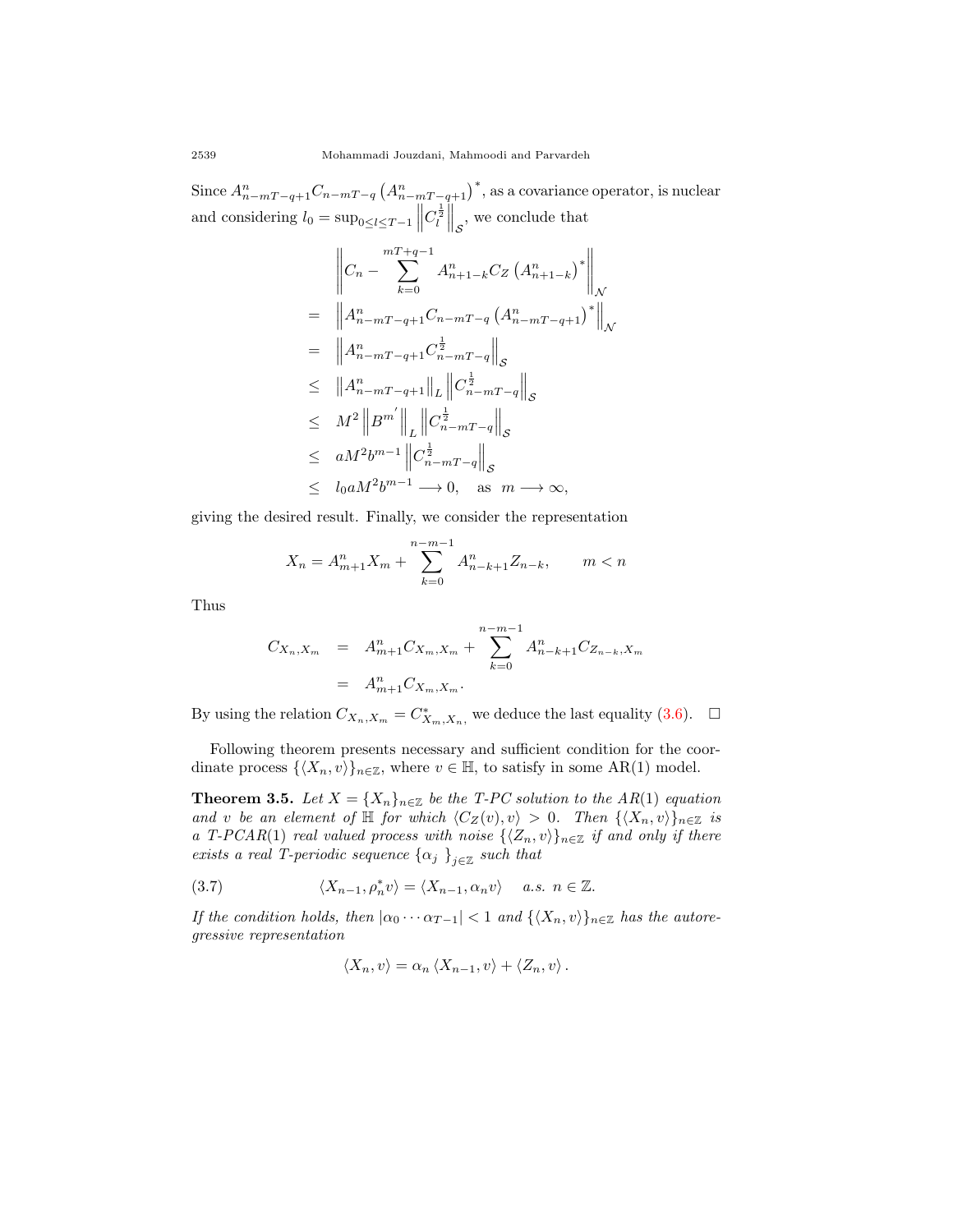*Proof.* Sufficiency: We note that

$$
\langle X_n, v \rangle = \langle \rho_n X_{n-1}, v \rangle + \langle Z_n, v \rangle
$$
  
\n
$$
= \langle X_{n-1}, \rho_n^* v \rangle + \langle Z_n, v \rangle
$$
  
\n
$$
= \langle X_{n-1}, \alpha_n v \rangle + \langle Z_n, v \rangle
$$
  
\n
$$
= \alpha_n \langle X_{n-1}, v \rangle + \langle Z_n, v \rangle,
$$

the desired equation. Moreover,

$$
E \langle X_n, v \rangle^2 = \alpha_n^2 E \langle X_{n-1}, v \rangle^2 + E \langle Z_n, v \rangle^2
$$
  
=  $\alpha_n^2 \cdots \alpha_{n-T+1}^2 E \langle X_{n-T}, v \rangle^2 + \sum_{k=1}^{T-1} \alpha_n^2 \cdots \alpha_{n-k+1}^2 E \langle Z_{n-k}, v \rangle^2$   
+  $E \langle Z_n, v \rangle^2$ .

Since  $E \langle X_n, v \rangle^2$  equals  $E \langle X_{n-T}, v \rangle^2$  and the last two terms are positive we conclude

<span id="page-10-0"></span>
$$
1 - |\alpha_0 \cdots \alpha_{T-1}|^2 > 0.
$$

Necessity: Assume  $\{\langle X_n, v \rangle\}_{n \in \mathbb{Z}}$  is a T-PCAR(1) real process with noise  $\{\langle Z_n, v \rangle\}_{n \in \mathbb{Z}}$ , then there exists a real T-periodic sequence  $\{\alpha_j\}_{j \in \mathbb{Z}}$  with  $| \alpha_0 \cdots \alpha_{T-1} |$  < 1 such that

(3.8) 
$$
\langle X_n, v \rangle = \alpha_n \langle X_{n-1}, v \rangle + \langle Z_n, v \rangle.
$$

Therefore, we obtain the desired result by drawing a comparison between equation  $\langle X_n, v \rangle = \langle X_{n-1}, \rho_n^* v \rangle + \langle Z_n, v \rangle$  and the AR(1) equation ([3.8](#page-10-0)). □

*Remark* 3.6*.* Note that to hold condition [\(3.7](#page-9-0)), it is enough for element *v* to be a common eigenfunction of the *T* operators  $\rho_0^*, \dots, \rho_{T-1}^*$  satisfying  $\langle C_Z(v), v \rangle > 0$ . In the next example we will choose operators  $\rho_0, \dots, \rho_{T-1}$ as coefficients of some constant operator,  $\rho$  say, and hence it is easy to find common eigenfunctions.

**Example 3.7.** Assume  $\rho$  is a uniformly exponentially stable operator on  $\mathbb{H}$  and  $\rho_j = \alpha_j \rho$  for  $j = 0, \ldots, T-1$ , where each  $\alpha_j$  is a real number and  $|\alpha_0 \cdots \alpha_{T-1}|$ 1. Then Condition (II) satisfies and the AR(1) equation has a unique *T*-PC solution in the form

$$
X_n = \sum_{l=0}^{\infty} (\alpha_0 \cdots \alpha_{T-1})^l \rho^{lT} \sum_{q=0}^{T-1} \left( \prod_{j=0}^{q-1} \alpha_{n-lT-j} \right) \rho^q Z_{n-lT-q}.
$$

Let us put light on Hilbert-valued T-PCAR(1) processes with symmetric compact autocorrelation operators. Indeed, we focus on the special case when operators  $\rho_j$ , and consequently the operator *B*, are symmetric and compact on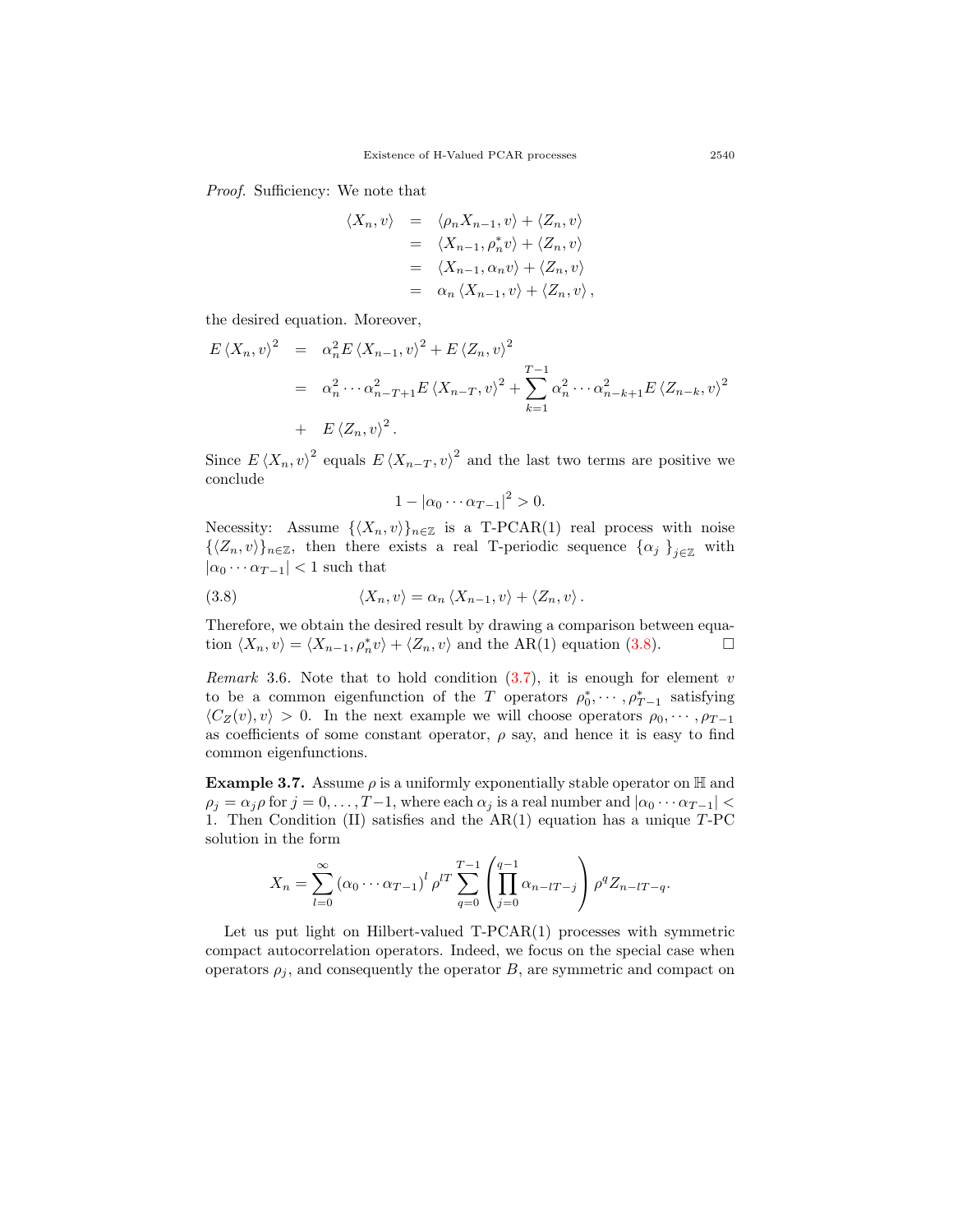H and assume the spectral representation based on a common orthonormal basis, say  ${e_j}_{j \in \mathbb{N}}$ . In more detail, we have the following eigenvalue decomposition for each  $\rho_j$ .

$$
\rho_j = \sum_{k=1}^{\infty} \alpha_{j,k} e_k \otimes e_k, \quad j = 0, \dots, T-1.
$$

Consequently *B* admits the decomposition

$$
B=\sum_{k=1}^{\infty}\beta_k e_k\otimes e_k,
$$

where  $\beta_k = \alpha_{0,k} \cdots \alpha_{T-1,k}$ . By rearranging  $\{e_j\}_{j \in \mathbb{N}}$ , if it is necessary, we can assume  $\{|\beta_i|\}_{i\in\mathbb{N}}$  is a decreasing sequence converging to zero. Then we define a symmetric compact operator

$$
B_Z = \sum_{k=k_0}^{\infty} \beta_k e_k \otimes e_k,
$$

where  $k_0$  is the smallest positive integer  $k$  for which at least one of the terms

$$
\{E \langle \rho_t \cdots \rho_s Z_0, e_k \rangle^2 : -1 \le t - s \le T - 2\}
$$

is positive. If such a  $k_0$  does not exist, we set  $B_Z$  to be the zero operator.

In this special case, the following theorem specifies condition to the existence of an AR(1) solution and formulate the existing series. This informative theorem states that, similar to univariate case, *∥BZ∥ <* 1 is necessary and sufficient for the existence of a T-PCAR(1) solution and presents its causal form.

**Theorem 3.8.** *Let*  $\rho_j$  *for*  $j = 0, \ldots, T - 1$ , *B*, and *B*<sub>*Z*</sub> *be as above. Assume*  $Z = \{Z_n\}_{n \in \mathbb{Z}}$  *is an* H-valued white noise. Then the equation

$$
X_n = \rho_n X_{n-1} + Z_n, \qquad n \in \mathbb{Z}
$$

*has a T-PC solution if and only if*  $||B_Z|| < 1$ .

*Proof.* First, note that *Z* is a solution of the AR(1) equation if and only  $|B_Z|| = 0$ . Assume  $0 \neq ||B_Z|| < 1$ . We will generally show that  $\sum_{k=0}^{\infty} A_{n+1-k}^n Z_{n-k}$  is the solution of the equation, where the series converges in  $L^2_{\mathbb{H}}(\Omega, \mathcal{F}, P)$  norm. By orthogonality of  $Z_n$  s, we have

$$
\left\| \sum_{k=m}^{j} A_{n+1-k}^{n} Z_{n-k} \right\|_{L_{\mathbb{H}}^{2}(\Omega, \mathcal{F}, P)}^{2} = \sum_{k=m}^{j} \left\| A_{n+1-k}^{n} Z_{n-k} \right\|_{L_{\mathbb{H}}^{2}(\Omega, \mathcal{F}, P)}^{2}
$$

$$
= \sum_{k=m}^{j} \left\| A_{n+1-k}^{n} Z_{0} \right\|_{L_{\mathbb{H}}^{2}(\Omega, \mathcal{F}, P)}^{2},
$$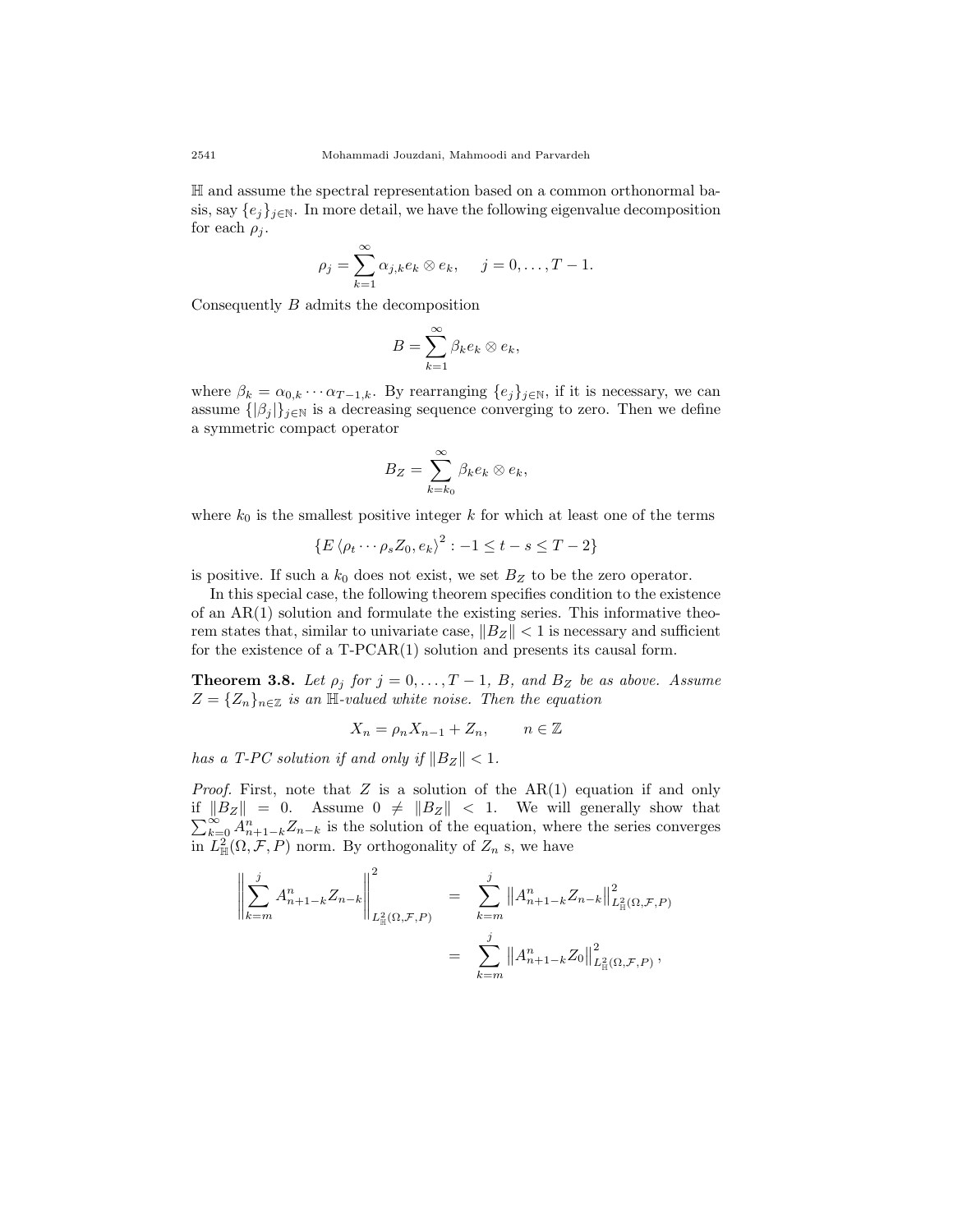where for big enough  $m$  and  $j$  and using the definition of  $B_Z$ , is equal to

$$
\sum_{l=1}^{\infty} \sum_{k=1}^{lT+T-1} ||A_{n+1-k}^{n} Z_{0}||_{L_{\mathbb{H}}^{2}(\Omega,\mathcal{F},P)}^{2} I(m \leq k \leq j)
$$
\n
$$
= \sum_{l=1}^{\infty} \sum_{q=0}^{T-1} ||A_{0}^{n-[\frac{n}{T}]}T_{B}|^{2} \left[\frac{t^{T+q-(n-\left[\frac{n}{T}+T\right)-1}}{T}\right]_{A_{T-(q-(n-\left[\frac{n}{T}+T\right))_{T}}^{2}Z_{0}}\right]^{2}
$$
\n
$$
\times I(m \leq q + lT \leq j)
$$
\n
$$
\sum_{l=1}^{\infty} \sum_{q=0}^{T-1} ||A_{0}^{n-[\frac{n}{T}]}T_{B} \sum_{l} \frac{t^{T+q-(n-\left[\frac{n}{T}+T\right)-1}}{T}\right]_{A_{T-(q-(n-\left[\frac{n}{T}+T\right))_{T}}^{2}Z_{0}} \Bigg|^{2}
$$
\n
$$
\times I(m \leq q + lT \leq j)
$$
\n
$$
\leq \sigma^{2} \sum_{l=1}^{\infty} \sum_{q=0}^{T-1} ||A_{0}^{n-[\frac{n}{T}]}T||^{2} ||B_{Z} \sum_{l} \frac{t^{T+q-(n-\left[\frac{n}{T}+T\right)-1}}{T}\right]_{l}^{2} ||A_{T-(q-(n-\left[\frac{n}{T}+T\right))_{T}}^{2}||^{2}
$$
\n
$$
\times I(m \leq q + lT \leq j)
$$
\n
$$
\leq M^{4}\sigma^{2} \sum_{l=1}^{\infty} \sum_{q=0}^{T-1} \left( ||B_{Z}^{l-1}||^{2} + ||B_{Z}^{l}||^{2} \right) I(m \leq q + lT \leq j)
$$
\n
$$
M^{4}\sigma^{2} \sum_{l=1}^{T} \sum_{k=lT}^{T-1} \left( ||B_{Z}||^{2(l-1)} + ||B_{Z}||^{2l} \right) I(m \leq k \leq j)
$$
\n
$$
\leq M^{4}T\sigma^{2} \sum_{k=m} \frac{t}{||B_{Z}||^{2(k-1)}} + ||B_{Z}||^{2
$$

Cauchy's criterion entails the desired result.

Conversely, assume  $X$  is a T-PC solution to the  $AR(1)$  equation. Then,

$$
E \langle X_n, e_{k_0} \rangle^2 = \alpha_{n,k_0}^2 E \langle X_{n-1}, e_{k_0} \rangle^2 + E \langle Z_n, e_{k_0} \rangle^2
$$
  
=  $\alpha_{n,k_0}^2 \cdots \alpha_{n-T+1,k_0}^2 E \langle X_{n-T}, e_{k_0} \rangle^2 + \sum_{k=1}^{T-1} \alpha_{n,k_0}^2 \cdots \alpha_{n-k+1,k_0}^2$   

$$
E \langle Z_{n-k}, e_{k_0} \rangle^2 + E \langle Z_n, e_{k_0} \rangle^2,
$$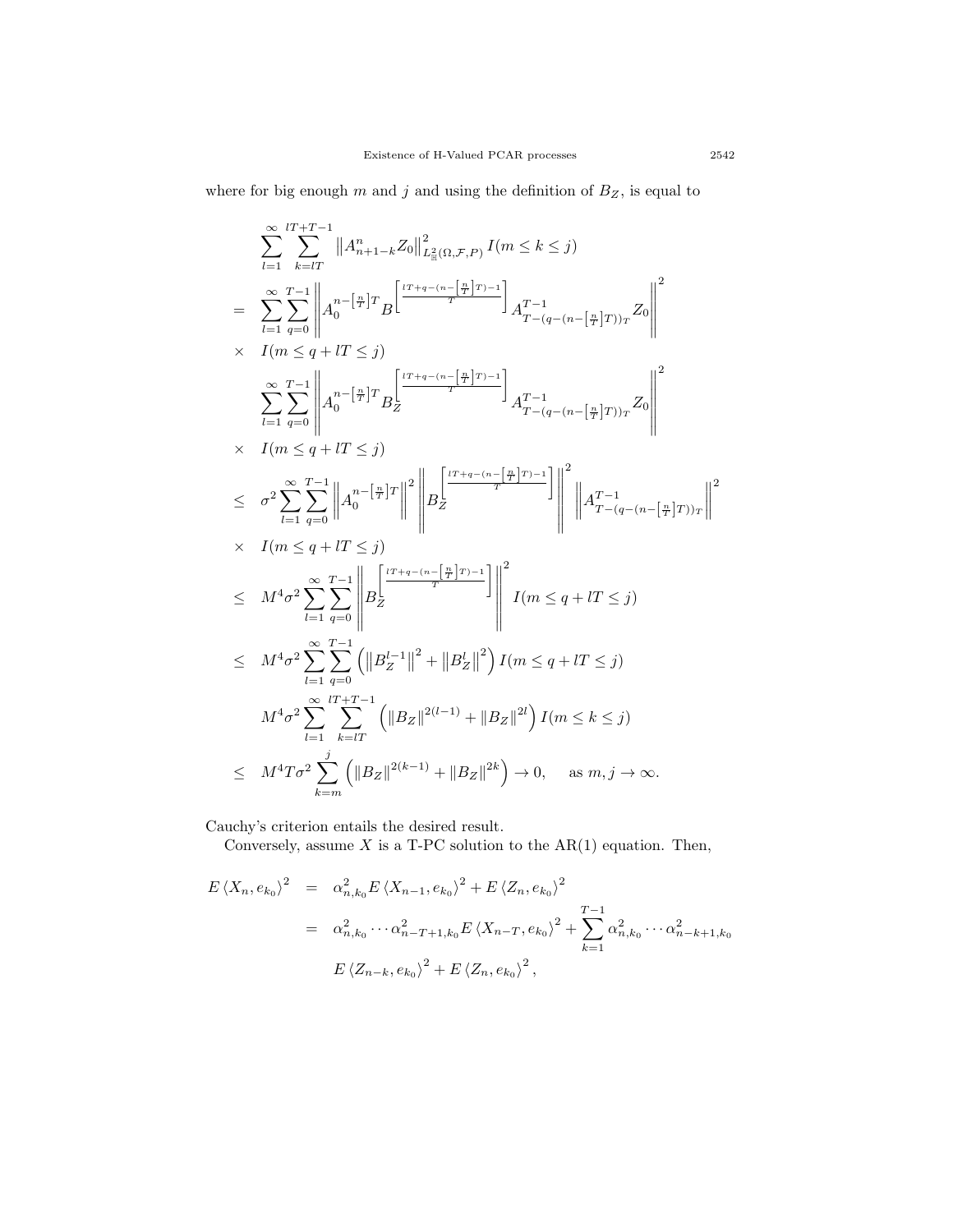hence (by considering the definition of  $k_0$ ),

$$
1 - |\alpha_{n,k_0} \cdots \alpha_{n-T+1,k_0}|^2 > 0
$$

or equivalently

$$
||B_Z|| = |\beta_{k_0}| = |\alpha_{n,k_0} \cdots \alpha_{n-T+1,k_0}| < 1,
$$

which completes the proof.  $\Box$ 

# 4. **Hilbert-valued PCAR(***p***) sequences**

The present section devotes to the more practical H-valued T-PC autoregressive models with finite order which are defined similarly. We establish in this section the H-valued  $PCAR(p)$  processes can be treated as a  $PCAR(1)$ model in the space  $\mathbb{H}^p$ , cartesian product of *p* copies of the space  $\mathbb{H}$ . The space  $\mathbb{H}^p$  equipped with the inner product

$$
\langle h, g \rangle_{\mathbb{H}^p} = \sum_{j=0}^{p-1} \langle h_j, g_j \rangle_{\mathbb{H}}, \quad h = (h_0, \dots, h_{p-1})^T, g = (g_0, \dots, g_{p-1})^T \in \mathbb{H}^p,
$$

forms a real separable Hilbert space. In the following, we rigorously define the  $\mathbb{H}\text{-valued PCAR}(p)$  models and its relation to  $\mathbb{H}^p\text{-valued PCAR}(1)$  models in general.

**Definition 4.1.** Let  $X = \{X_n\}_{n \in \mathbb{Z}}$  be an H-valued periodically correlated process with period *T*. Then *X* is said to be autoregressive of order *p* (*T*- $PCAR(p)$  if it satisfies

<span id="page-13-0"></span>(4.1) 
$$
X_n = \phi_{1,n} X_{n-1} + \phi_{2,n} X_{n-2} + \dots + \phi_{p,n} X_{n-p} + \varepsilon_n, \quad n \in \mathbb{Z},
$$

where  $\varepsilon = {\varepsilon_n}_{n \in \mathbb{Z}}$  is a white noise process with  $\sigma^2 = E ||\varepsilon_n||_{\mathbb{H}}^2$  $\frac{2}{\mathbb{H}},$  for each *n*. For each  $j = 1, \ldots, p$  the sequence  $\{\phi_{j,n}\}_{n \in \mathbb{Z}}$  is a *T*-periodic sequence of bounded linear operators on  $\mathbb{H}$ . Moreover, (for identifiability of p) we assume the sequence  ${\phi_{p,n}}_{n\in\mathbb{Z}}$  to be a nonzero sequence of operators.

<span id="page-13-2"></span>**Lemma 4.2.** *Let*  $X = \{X_n\}_{n \in \mathbb{Z}}$  *be an* H-valued  $PCAR(p)$  random sequence *satisfying* [\(4.1](#page-13-0))*. Then the sequence*  $Y = \{Y_n = (X_n, \ldots, X_{n-p+1})^T\}_{n \in \mathbb{Z}}$  *admits a PCAR(*1*) representation in the space* H*<sup>p</sup> .*

*Proof.* Define the *T*-periodic sequence of  $p \times p$  operator matrix  $\{\rho_n\}_{n \in \mathbb{Z}}$  on  $\mathbb{H}^p$ , as bellow

<span id="page-13-1"></span>(4.2) 
$$
\rho_n = \begin{pmatrix} \phi_{1,n} & \phi_{2,n} & \dots & \phi_{p,n} \\ I_{\mathbb{H}} & 0 & 0 & 0 \\ 0 & I_{\mathbb{H}} & 0 & 0 \\ 0 & 0 & I_{\mathbb{H}} & 0 \end{pmatrix}, \quad n \in \mathbb{Z},
$$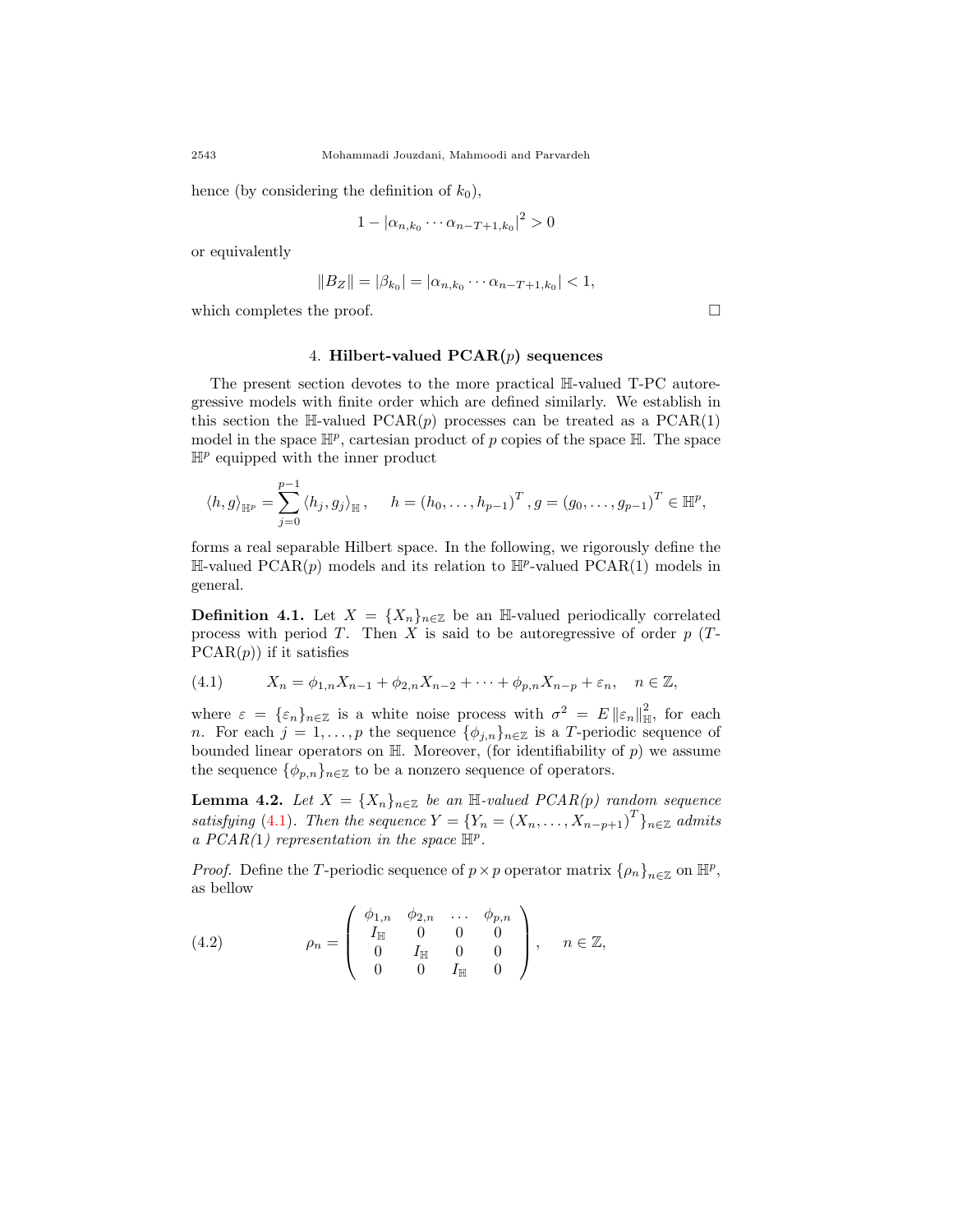where  $I_{\mathbb{H}}$  denotes the identity operator on  $\mathbb{H}$ . We also define the  $\mathbb{H}^p$ -valued white noise  $Z = \{Z_n\}_{n \in \mathbb{Z}}$  in the form

<span id="page-14-0"></span>
$$
Z_n = (\varepsilon_n, 0, \dots, 0)^T, \quad n \in \mathbb{Z}.
$$

Now, a similar argument to the proof of [\[1](#page-15-5), Lemma 5.1] entails the sequence  $Y = \{Y_n\}_{n \in \mathbb{Z}}$  is a T-PC sequence satisfying the PCAR(1) equation ([2.1\)](#page-3-0) with innovation  $Z = \{Z_n\}_{n \in \mathbb{Z}}$ . In other words,  $Y = \{Y_n\}_{n \in \mathbb{Z}}$  is a T-PC sequence with the following representation

(4.3) 
$$
Y_n = \rho_n Y_{n-1} + Z_n, \quad n \in \mathbb{Z}.
$$

**Theorem 4.3.** *Assume Condition* (I) *or equivalently Condition* (II) *holds for the T*-periodic sequence of operators  $\{\rho_n\}_{n \in \mathbb{Z}}$  defined in ([4.2](#page-13-1)). We then con*clude the equation* ([4.1\)](#page-13-0) *admits a unique T-PC solution with the following representation*

$$
X_n = \sum_{k=0}^{\infty} \left( \pi_1 A_{n+1-k}^n \right) (Z_{n-k}), \quad n \in \mathbb{Z},
$$

*where the convergence holds in mean square sense and with probability one.*

*Proof.* According to Theorem [3.1](#page-4-0) we can easily conclude the  $(4.3)$  $(4.3)$  $(4.3)$  has the unique T-PC solution

(4.4) 
$$
Y_n = \sum_{k=0}^{\infty} A_{n+1-k}^n Z_{n-k}, \quad n \in \mathbb{Z},
$$

where the series converges in mean square sense and with probability one. Hence, applying the projection operator  $\pi_1$  on both sides of ([4.4](#page-14-1)) and using the continuity of this operator entails the solution

<span id="page-14-1"></span>
$$
X_{n} = \pi_{1}(Y_{n}) = \pi_{1}\left(\sum_{k=0}^{\infty} A_{n+1-k}^{n} Z_{n-k}\right)
$$
  
= 
$$
\sum_{k=0}^{\infty} (\pi_{1} A_{n+1-k}^{n}) (Z_{n-k}), \quad n \in \mathbb{Z},
$$

to the AR(*p*) equation ([4.1](#page-13-0)). To see the uniqueness, assume  $\breve{X}_n$  to be any solution to the equation  $(4.1)$ . Thus, according to Lemma  $4.2$  the stochastic  $\text{process } \breve{Y}_n = \left( \breve{X}_n, \breve{X}_{n-1}, \ldots, \breve{X}_{n-p+1} \right)^T \text{ as a T-PC AR(1) solution to the (4.3)}$  $\text{process } \breve{Y}_n = \left( \breve{X}_n, \breve{X}_{n-1}, \ldots, \breve{X}_{n-p+1} \right)^T \text{ as a T-PC AR(1) solution to the (4.3)}$  $\text{process } \breve{Y}_n = \left( \breve{X}_n, \breve{X}_{n-1}, \ldots, \breve{X}_{n-p+1} \right)^T \text{ as a T-PC AR(1) solution to the (4.3)}$ equals ([4.4\)](#page-14-1) with probability one. Which verifies the uniqueness of the existing solution.  $\Box$